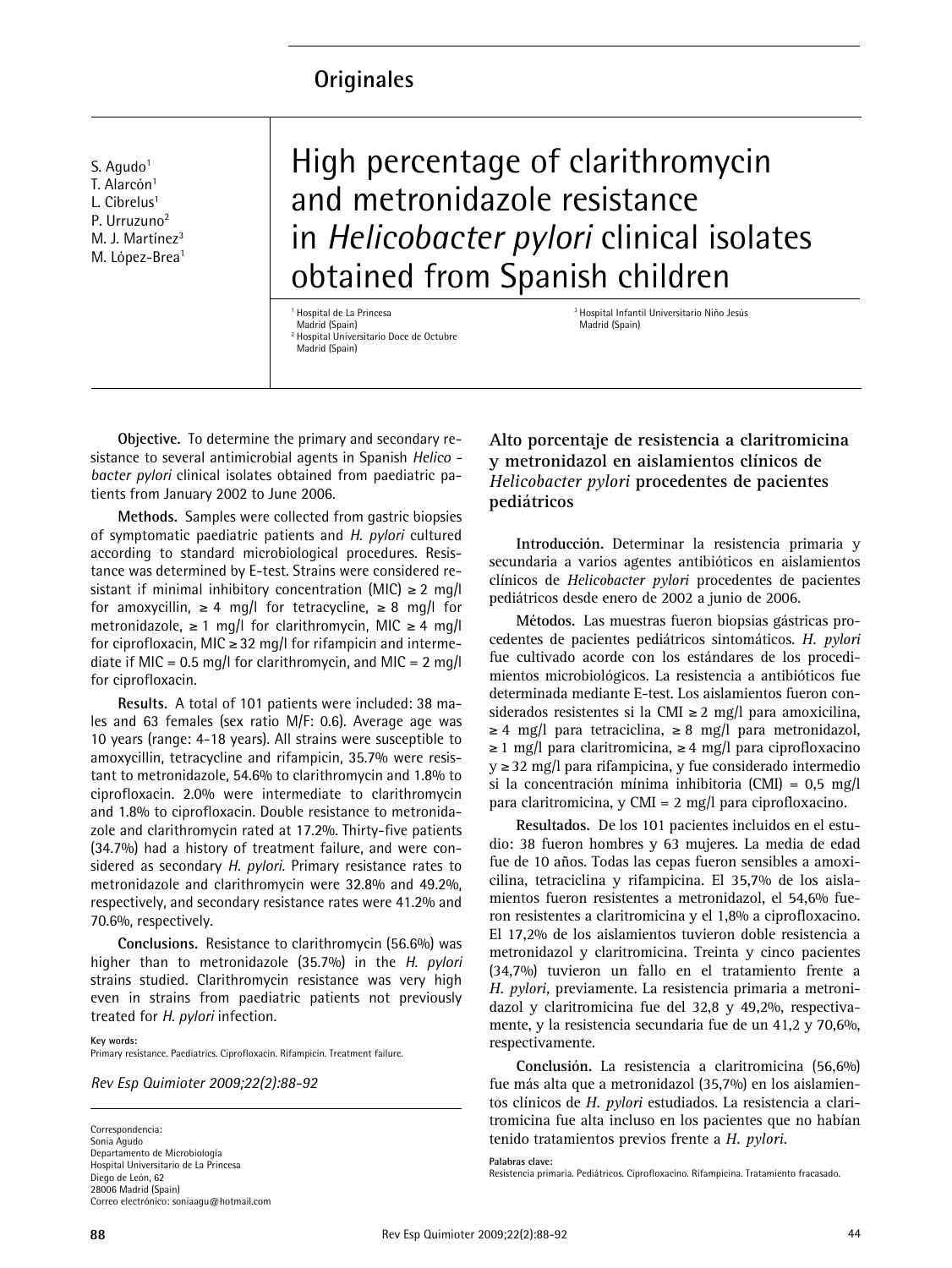## **INTRODUCTION**

*Helicobacter pylori* is a microaerophilic spiral-shaped gram-negative bacteria, about 3 m long with a diameter about 0.5 µm with 4-6 flagellas and it is found in the gastric mucous layer or adherent to the epithelial lining of the stomach. The organism has an abundant urease enzyme production, which is important for colonization, due to the formation of ammonia on the gastric mucosa, increasing the pH of its environment. This enzyme is also important for the detection of the organism.

*H. pylori* has a special affinity for gastric mucosa and is associated with various digestive diseases, such as peptic ulcer (duodenal and gastric), chronic active gastritis and mucosa- associated lymphoid tissue and it is considered a risk factor in the development of the gastric cancer. 1-3 *H. pylori* is most frequently acquired during childhood and usually persists throughout life, causing different digestive diseases in childhood and adulthood unless a specific treatment is given (spontaneous eradication is rare).

Treatment with antibiotics is widely recommended for several of these diseases, such as peptic ulcer. The Maastricht III Consensus Report recommended proton pump inhibitor (PPI) or ranitidine bismuth citrate-based triple regimen with clarithromycin and amoxycillin or metronidazole as a first-line therapy. <sup>4</sup> However, side effects, poor compliance and resistance to the antibiotics used are common causes of treatment failure. Resistance to metronidazole and clarithromycin is population-dependent, and several studies suggest that clarithromycin resistance is higher in strains obtained from children than in those from adults. 5 The evaluation of antibiotic resistance in paediatric patients from different areas can help in optimizing therapeutic regimens to prevent treatment failure.

The aim of this study was to determine the primary and secondary resistance to several antimicrobial agents in Spanish *Helicobacter pylori* clinical isolates obtained from paediatric patients from January 2002 to June 2006.

## **MATERIAL AND METHODS**

## **Patients**

Samples were collected from gastric biopsies of symptomatic paediatric patients (aged 18 years old and under) attending to the Gastroenterology Unit from two children's hospitals (Hospital Infantil Universitario Niño Jesús and Hospital Universitario 12 de Octubre, Madrid). Both hospitals were *H. pylori*-reference centres and parents signed an informed consent form for the endoscopy. At the time samples were taken, patients had not received Proton Pump Inhibitors (PPIs) or antibiotics for at least two weeks. Medical records were reviewed to obtain treatment history to know if patients were previously treated for *H. pylori* infection.

# **Samples collection and identification**

Biopsies were received at the Department of Microbiology (Hospital Universitario de La Princesa, Madrid) and processed before 3 h. Samples for culture were placed in sterile saline solution for transport. Biopsy tissue was chopped into smaller pieces and homogenised under aseptic conditions. Homogenised tissue was streaked onto both non-selective (Columbia agar, with 5% sheep blood; BioMérieux) and selective media (Pylori agar; BioMérieux) incubated 10 days at 37 °C in a microaerophilic atmosphere (5%  $O_{2}$ , 10%  $CO_{2}$ , 85%  $N_{2}$ ). Isolates were identified as *H. pylori*-based on colony morphology (small, grey and translucent), positive biochemical reactions for urease, catalase and oxidase test, and negative Gram staining. Colonies of 48 h *H. pylori* cultures were suspended in sterile saline and adjusted to a density equal to McFarland turbidity standard. <sup>3</sup> The suspensions were spread onto the plates with sterile cotton swabs. The minimal inhibitory concentrations (MICs) of isolates were determined by the Epsilometer test (E-test; AB Biodisk, Solna, Sweden) on Mueller Hinton sheep blood agar (BBL, Becton Dickinson Microbiology Systems, Cockeysville, MD, USA). Plates with strips containing amoxycillin, clarithromycin, tetracycline, metronidazole ciprofloxacin and rifampicin were incubated for 72 h under microaerophilic conditions. MIC was considered as the lowest concentration of drug which inhibited visible growth and read as the intercept of the elliptical zone of inhibition with the graded strip for the E-test. Based on the CLSI<sup>6</sup> and other previously published data<sup>7,8</sup>, strains were resistant if MIC ≥ 2 mg/l for amoxycillin, MIC ≥ 4 mg/l for tetracycline, MIC ≥8 mg/l for metronidazole, MIC ≥1 mg/l for clarithromycin, MIC  $\geq$  4 mg/l for ciprofloxacin and MIC ≥32mg/I for rifampicin and intermediate if MIC =  $0.5$  mg/I for clarithromycin and MIC =  $2 \text{ mq/l}$  for ciprofloxacin. They were susceptible below these thresholds.  $MIC_{50}$  and  $MIC_{90}$  were calculated as the MIC value that inhibited 50% or 90% of the isolates.

## **Statistical analysis**

Data were analyzed using Stata® 8.0 (StataCorp, Texas, USA). Differences between groups were tested with Chisquare (categorical variables) and Student (continuous variables) tests. Significance was construed at  $p \le 5\%$ .

## **RESULTS**

## **Description of the population and symptoms**

*H. pylori* strains were obtained from gastric biopsy specimens of 101 consecutive *H. pylori-*positive paediatric patients. There were 38 males and 69 females ( $sex<sup>2</sup>$  ratio  $M/F = 0.6$ ). The average age was 10 years (range: 4-18 years), with digestive and non-digestive symptoms. 93% of symptoms were digestive-mainly epigastralgia (63%), perilumbilical pain (17%), vomiting (26%) and pirosis/reflux (19%). Nondigestive symptoms, including anaemia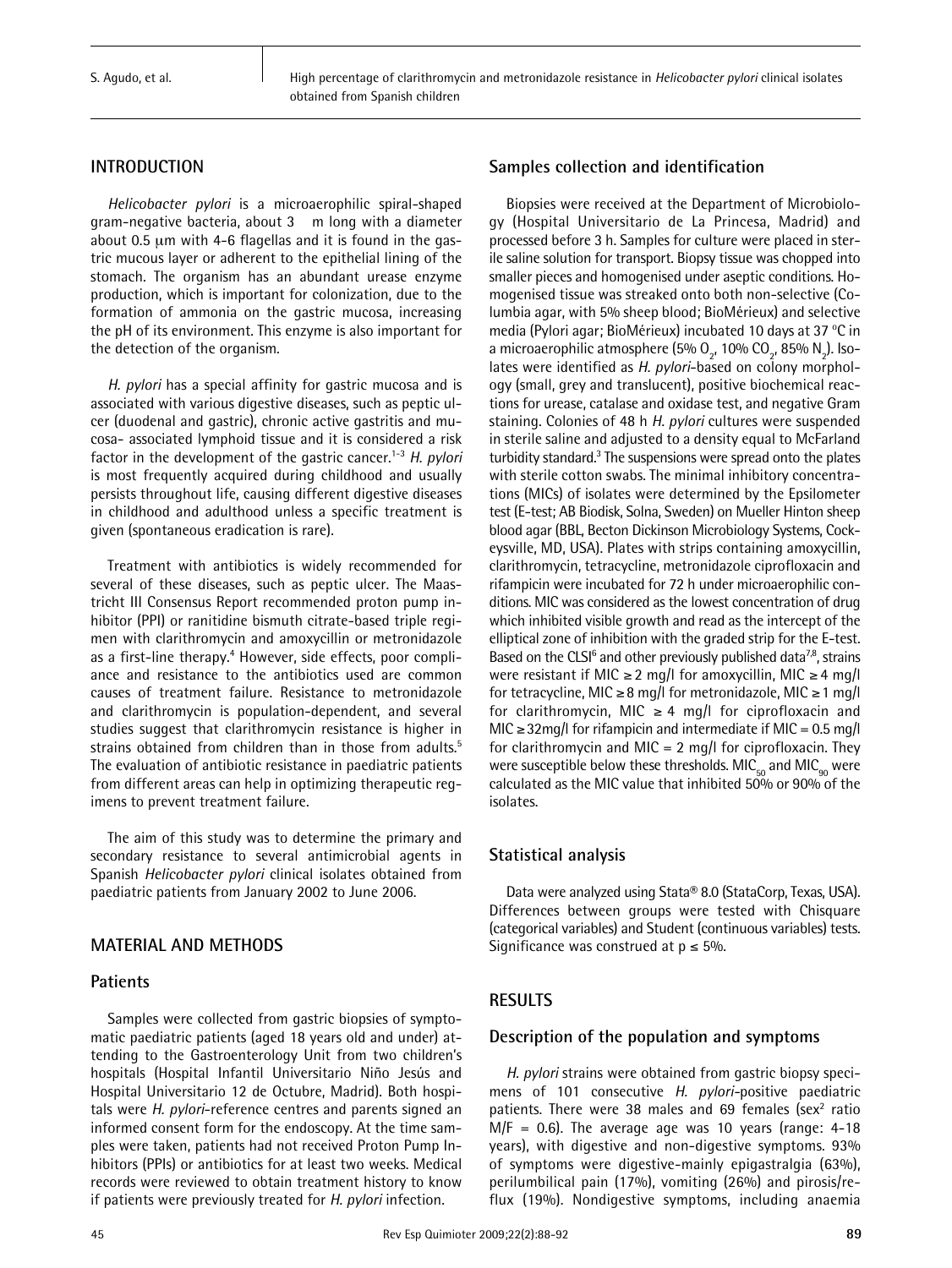(4.4%), halitosis (2.2%), asthma (1.1%), disorder of alimentary behaviour (1.1%) and alteration of general status  $(1.1\%)$ .

## **Previous medication and treatment failure**

34.7% of the patients had been previously treated for *H. pylori* infection. They were treated by antibiotics (amoxycillin, metronidazole, clarithromycin) plus antacids (67%) or by antacid only (30%).

# **Antimicrobial resistance**

All strains were susceptible to amoxycillin, tetracycline and rifampicin, 35.7% (35 out of 98 strains tested for this antibiotic) were resistant to metronidazole, 54.6% (54 out of 99) to clarithromycin and 1.8% (1 out of 55) to ciprofloxacin. Intermediate strains to clarithromycin and ciprofloxacin were 2% (2 out of 99) and 1.8% (1 out of 55) respectively. Double resistance to metronidazole and clarithromycin rated at 17.2%. Results can be found in the table 1.

 $MIC<sub>50</sub>$  and MIC<sub>90</sub> of amoxycillin, tetracycline, metronidazole, clarithromycin, ciprofloxacin and rifampicin are detailed in table 2.

Thirty-five patients (34.7%) had a history of treatment failure, and were considered secondary resistance to *H. pylori.* Primary resistance rates to metronidazole and clarithromycin were 32.8% and 49.2%, respectively and secondary resistance rates were 41.2% and 70.6%, respectively.

Primary and secondary resistance rates to metronidazole and clarithromycin (including double resistance) are detailed in the table 3 (intermediate strains to clarithromycin were considered resistant).

| Table 1       | Number and percentage of resistant<br>Helicobacter pylori clinical isolates<br>from paediatric children |                             |                      |                               |  |
|---------------|---------------------------------------------------------------------------------------------------------|-----------------------------|----------------------|-------------------------------|--|
| Antibiotic    | Freq<br>resistance                                                                                      | $\frac{0}{0}$<br>resistance | Freq<br>intermediate | $\frac{0}{0}$<br>intermediate |  |
| Amoxycillin   | 0/101                                                                                                   | U                           | O                    | n                             |  |
| Tetracycline  | 0/101                                                                                                   | ŋ                           | O                    | n                             |  |
| Metronidazol  | 35/98                                                                                                   | 35.7                        | O                    | $\Omega$                      |  |
| Claritromycin | 54/99                                                                                                   | 54.6                        | $\mathfrak z$        | 2.0                           |  |
| Ciprofloxacin | 1/55                                                                                                    | 1.8                         | 1                    | 1.8                           |  |
| Rifampicin    | 0/55                                                                                                    | U                           |                      | O                             |  |

**Table 2 Minimal inhibitory concentration**  $(MIC)_{50}$  MIC<sub>90</sub> and range (in mg/l) **of the 6 antibiotics tested against** *Helicobacter pylori* **clinical isolates obtained from paediatrics patients**

| Antibiotic    | MIC <sub>50</sub> | MIC <sub>90</sub> | Range           |
|---------------|-------------------|-------------------|-----------------|
| Amoxycillin   | 0.016             | 0.125             | $< 0.016 - 0.5$ |
| Tetracycline  | 0.064             | 0.25              | $< 0.016 - 1$   |
| Metronidazole | 0.094             | >256              | $< 0.016 - 256$ |
| Claritromycin | 1.5               | 48                | $< 0.008 - 256$ |
| Ciprofloxacin | 0.094             | 0.5               | $< 0.032 - 32$  |
| Rifampicin    | 0.5               | $\mathfrak z$     | $< 0.016 - 4$   |

# **DISCUSSION**

*H. pylori* is considered the major cause of chronic gastritis and peptic ulcer disease. Additionally, it can increase the risk of malignancies in adulthood. In general, *H. pylori* eradication usually entails a proton pump inhibitor or bismuth salts in combination with two antibiotics (metronidazole, amoxycillin, tetracycline or clarithromycin).

Resistance of *H. pylori* to antimicrobial agents is the main cause of treatment failure, even a triple regimen (two antibiotics plus antacids). *H. pylori* antimicrobial resistance varies between different geographical regions. The severity of gastric inflammation, dosage of proton pump inhibitor and the nature

| Table 3                                                     |                                 | Number (n) and percentage $(\%)$<br>of primary and secondary resistance<br>to amoxycillin, tetracycline,<br>clarithromycin, metronidazole,<br>ciprofloxacin and rifampicin in<br>children infected by Helicobacter<br>pylori. Madrid, 2002-2006* |  |  |  |
|-------------------------------------------------------------|---------------------------------|--------------------------------------------------------------------------------------------------------------------------------------------------------------------------------------------------------------------------------------------------|--|--|--|
| Antibiotic                                                  | Primary<br>resistance<br>n(0/0) | Secondary<br>resistance<br>n (%)                                                                                                                                                                                                                 |  |  |  |
| Amoxycillin                                                 | 0(0)                            | 0(0)                                                                                                                                                                                                                                             |  |  |  |
| Tetracycline                                                | 0(0)                            | 0(0)                                                                                                                                                                                                                                             |  |  |  |
| Metronidazole                                               | 21(32.8)                        | 14 (41.2)                                                                                                                                                                                                                                        |  |  |  |
| Clarithromycin                                              | 32(49.2)                        | 24 (70.6)                                                                                                                                                                                                                                        |  |  |  |
| Ciprofloxacin                                               | 2(3.6)                          | 0(0)                                                                                                                                                                                                                                             |  |  |  |
| Rifampicin                                                  | 0(0)                            | 0(0)                                                                                                                                                                                                                                             |  |  |  |
| Double resistance<br>to metronidazole<br>and clarithromycin | 10(15.4)                        | 9(26.5)                                                                                                                                                                                                                                          |  |  |  |

\* Intermediate strains to clarithromycin and ciprofloxacin were considered as resistant.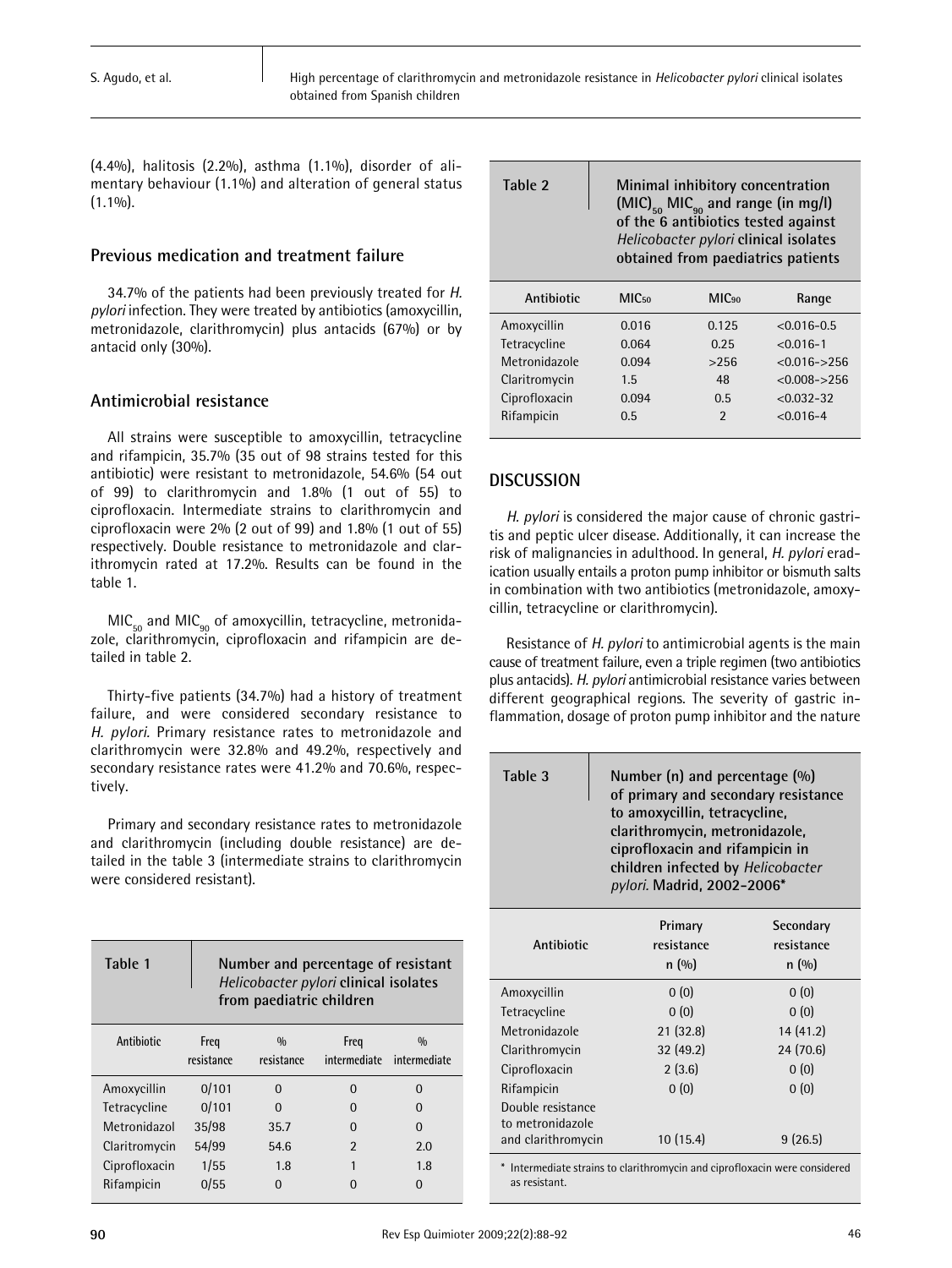of pathology (ulcerative versus non ulcerative disease) also affect the outcome of therapy. In the last few years, guidelines of *H. pylori* infection in children have been published. They suggested that children should be treated with a twice-daily tripledrug regimen, with two antibiotics (clarithromycin, amoxycillin and metronidazole) plus a PPI during two weeks. These drugs are considered to be most effective against *H. pylori,* but drug resistance is a growing problem.

Overall, *H. pylori* resistance to clarithromycin was higher than other antimicrobial agents in the paediatric patients included in this study. It was 49.2% in primary resistance and 70.6% in secondary resistance. Macrolide resistance is based on defined point mutations in the peptidytransferase loop in both copies of 23 S rRNA genes. Monotherapy with clarithromycin could induce these mutations. <sup>9</sup> In Spain and other European countries, including France, Portugal, Poland, Turkey and Bulgaria an increase of resistance to clarithromycin was observed.<sup>10,11</sup> In Northern European countries, this increase was not observed. This difference probably depends on macrolide consumption. New macrolides were marketed in Spain at the beginning of the 1990, and clarithromycin in 1991; these children have been more exposed to macrolides. It is very frequent nowadays to treat respiratory infections in young children. Compared to with other studies in our hospital,<sup>12</sup> the rate of resistance to clarithromycin during 1999 and 2000 was 29.16% (28 out of 96) and the resistance to clarithromycin increased from 29.16% to 49.2% in the period 1999-2000 to 2002-2006. Resistance to this antibiotic has increased considerably during this period. The secondary resistance to clarithromycin was higher than the primary, because this antibiotic is the most frequently included in the standard triple therapies for *H. pylori* eradication and when susceptibility is studied after treatment failure was because the original strains was resistant to clarithromycin in many cases.

The resistance to metronidazole was high in our population too. The primary resistance was 32.8% and the secondary one was 41.2%. The resistance to metronidazole is very variable in different countries; it is high in underdeveloped countries because this antibiotic is widely used to treat parasitic diseases and gynaecological infections in female patients.<sup>13</sup> There was a study in our hospital about the evolution of the susceptibility to metronidazole during 9 years<sup>14</sup> and metronidazole resistance was 7.14% in 1991–1993, 20.25% in 1994–1996 and 43.90% in 1997-1999. Metronidazole resistance increased during these nine years and in that period exceeds clarithromycin resistance. In the present study the percentage of resistance to metronidazole was lower than the percentage of resistance to clarithromycin.

Clarithromycin and metronidazole are two antibiotics used in the *H. pylori* treatment very often; for this reason it is very important to know the prevalence of resistance to both antibiotics. Double resistance was 15.4% in primary resistance and 26.5% in secondary resistance. The secondary resistance was higher than primary due to the majority of the primary

treatment is being with two antibiotics plus PPIs. The most useful antibiotics were clarithromycin and metronidazole. Although the rate of double resistance is low in Europe, it is high in the underdeveloped countries.

All strains were susceptible to amoxycillin and tetracycline in our study. We tested the susceptibility to tetracycline in all *H. pylori* strains to know the prevalence of resistance in our area although this antibiotic should not be advised for children. Due to this fact, there are not many studies about the susceptibility to tetracycline in *H. pylori* isolates in children, although in most of them, resistance was not found. In a study from Bulgaria 3.4% of resistant strains were found.<sup>15</sup>

In the rest of Europe the rate of resistance to amoxycillin is very low. For example, in a multicentre European study performed by Glupzcynski, et al. <sup>16</sup> Nine resistance isolates to amoxycillin were described, in Italy, Greece, Denmark and England. The percentage of amoxycillin resistance is described as less than 1% in many regions but in some other parts, as a study of Iran, a 56% of resistance to this antibiotic was described. 17 In an article from Japan, they studied the correlation between substitutions in penicillin-binding protein 1 and amoxycillin resistance in *H. pylori*. 18

As the rates of resistance to clarithromycin and metronidazole are high, new antibiotics are investigated for treatment of *H. pylori.* For instance-triple PPI-based regimen, including rifampicin and levofloxacin have recently been used as alternative regimens to classical therapy.<sup>19</sup>

In our study, only 3.6% were resistant to ciprofloxacin (both intermediate and fully resistant). Rates of resistance lower than 10% have been reported from several countries such as France, Japan, The Netherlands or Germany.<sup>7,20,21</sup> But, there is a study from Korea,<sup>22</sup> where they reviewed the susceptibility to ciprofloxacin during ten years and they suggested that resistance to this antibiotic has been increasing in his population, from 13.9% in 1994 to 33.8% in 2003 were resistant strains and the resistance was mediated through point mutation in *gyr A.*

Rifampicin is normally used in the treatment of mycobacterial infections and in severe bone infections due to *Staphylococcus aureus* or legionnaire's disease, but rifabutin (a semisynthetic derivative of rifamycin) has shown to have a high efficacy against *H. pylori.* In our study all strains were susceptible to rifampicin. A study about the rate of rifampicin resistance in *H. pylor*i isolated from patients in Germany showed 1.4% of resistance to rifampicin. Resistance is still low and associated with mutations in the *rpo B* gene. This antibiotic could be recommended in drug-resistant *H. pylori* infections. However, the use of rifampicin should be restricted to avoid increasing the resistance in the future.<sup>8</sup>

In conclusion, resistance rates of *H. pylori* to metronidazole and clarithromycin in children are critical and induce treatment failure although they are associated to other antibiotics.